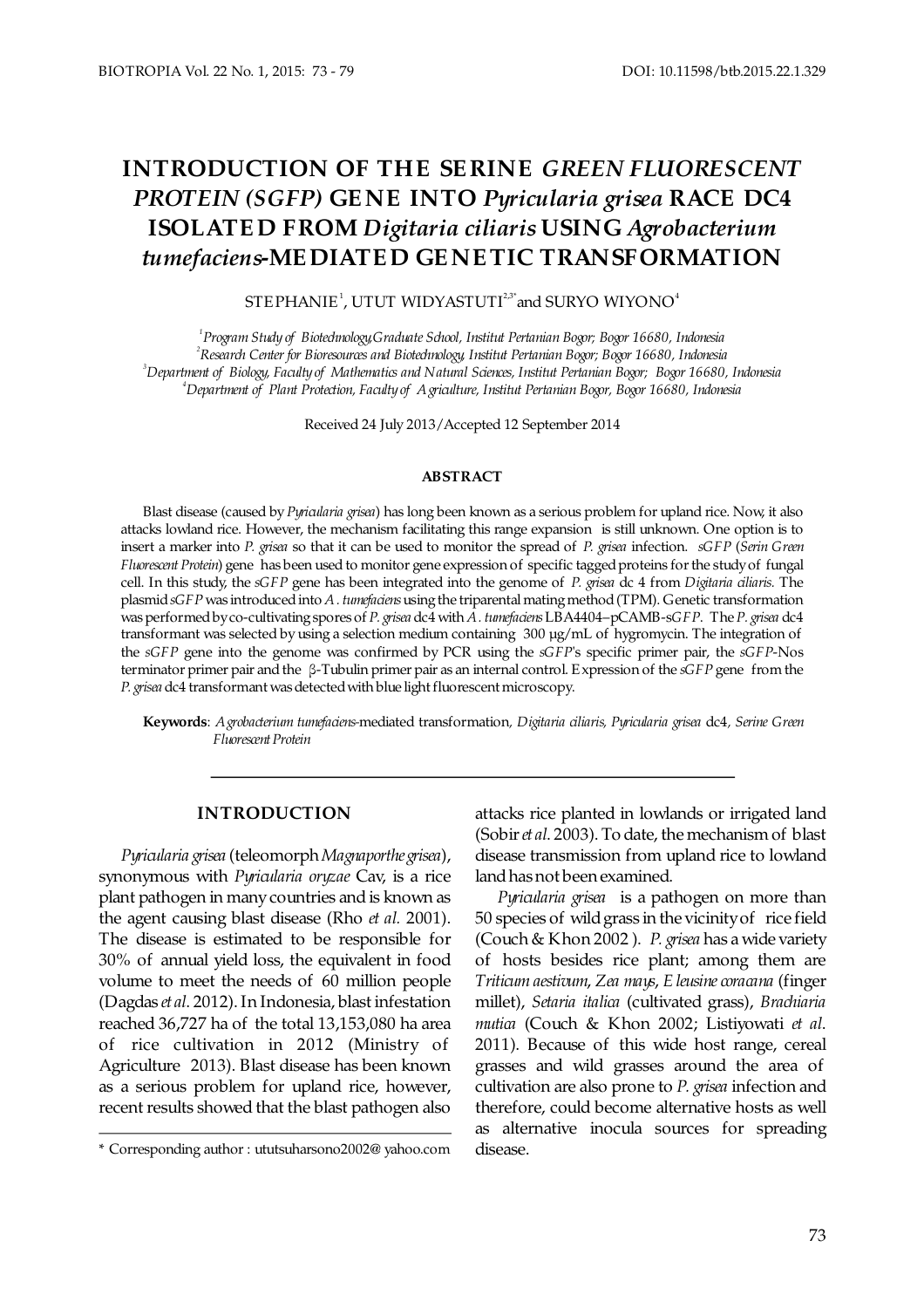Research showed that grasses growing around rice field could become temporary hosts for fungi that cause blast disease (Listiyowati *et al.* 2011). Those fungi were capable of infecting rice plants and showed some genetic structure alterations from the original grass isolate. P. grisea isolated from *D. ciliaris* grass (dc4) is able to infect rice plants that are moderately resistant and susceptible plants. This isolate of dc4 that switches host undergoes genetic alterations, which are marked by changes in SCAR marker for Cut1, PWL2, Erg2 as well as physiological race based on the ability to infect differential rice varieties in Indonesia (Listiyowati *et al.* 2011). This is presumed as a genomic adaptation response of the fungi isolate to the new host. However, the mechanism that causes such change is still unknown. Therefore, as an initial step it is necessary to insert a marker into *P. grisea* to monitor *P. grisea* infection.

According to Lorang et al. (2001), the *GFP* gene could be used as a tool in studying interactions between fungi and plants. GFP has also been used to monitor the virulence of blastcausing fungi. GFP gene has several advantages as a marker. GFP gene detection does not require any substrate addition to obtain the visualization; it does not require special treatment of the tissue and its presence in the cell is not harmful to the cell itself. These advantages make GFP a great marker in gene transformation and expression (Lorang et al. 2001). Today, the GFP gene has been shown to be expressed in 16 species of 12 genera of fungi including M. grisea (Lorang et al. 2001). The GFP gene has been successfully used as important marker for several fungi that cause diseases and *P. grisea* is among them (Balhadere & Talbot 2001).

*sGFP* gene transfer into fungi genome requires a biological vector. A *grobacterium tumefaciens* has been long used as a biological vector for gene transfer in plants. Besides transferring genes to its host plant, A. tumefaciens is also able to transfer DNA to yeasts and filamentous fungi (Combier 2003). The objective of this research was to introduce sGFP gene into P. grisea dc4 isolated from *D. ciliaris* using *A. tumefaciens*-mediated genetic transformation. Subsequently, there would be a sGFP gene introduction into the fungi genome. The success of this gene introduction could be developed to facilitate molecular studies of pathogen-host interactions.

# **MATE RIALS AND ME THODS**

## **Triparental Mating**

 The introduction of binary plasmids that contain sGFP gene into A. tumefaciens was done with the TPM assay described by Hanum (2011). Three bacteria: E. *coli* DH10B donor containing pCAMB-sGFP plasmids, E. *coli* DH1 containing helper pRK2013 plasmids and *A. tumefaciens* LBA4404 as the recipient strain were used in TPM assay. The three bacteria were grown in solid LB to prevent conjugation. *A. tumefaciens sGFP* transformants were then identified using colony PCR with specific primers  $sGFP$ -F and  $sGFP$ -R.

# **Fungal Strains and Culture Conditions**

*P. grisea race dc4 isolated from D. ciliaris* was provided by Mycology Laboratory, Department of Biology, Faculty of Mathematics and Natural Sciences, Institut Pertanian Bogor. Fungal cultures were grown on oatmeal agar medium (oma: 30 g of oatmeal for 1 L). Fungi were grown in OA medium and incubated for 7- 10 days at 28 ºC. For production of conidia, fungal cultures were grown under light of a near-UV lamp for 5 to 6 days using sterilized water (Munandhar et al. 1998).

## **Transformation**

One colony of A. tumefaciens containing pCAMB-sGFP plasmids was grown on 2 mL of Minimal Medium (Hooykaas et al. 1979) supplemented with  $100 \mu g/mL$  streptomycin, 60 µg/mL kanamycin, and 50 µg/mL hygromycin at  $28 °C$  for 48 hours with 250 rpm rotation in no light condition. The bacterial culture was diluted with 5 mL Induction Medium (IM) containing  $200 \mu M$  acetosyringone to an optical density of 0.15 at A600. The bacterial culture of *A. tumefaciens-sGFP* was grown for an additional 4-6 hours at 28  $^{\circ}$ C with 250 rpm rotation to reach an A600 of 0.5 (Betts *et al.* 2007). Approximately 100  $\mu$ l of *P. grisea* dc4 spores (10 $\degree$  spores/mL) was mixed with 100 µL of A. tumefaciens-sGFP cells  $(A600 = 0.5)$  then added with acetosyringone 200 µM, and incubated for 30 minutes with no light. The co-cultivated cultures were then plated into IM medium and incubated at 28  $^{\circ}$ C for 48 hours. The co-cultivation result was transferred into Complete Medium containing 300 µL/mL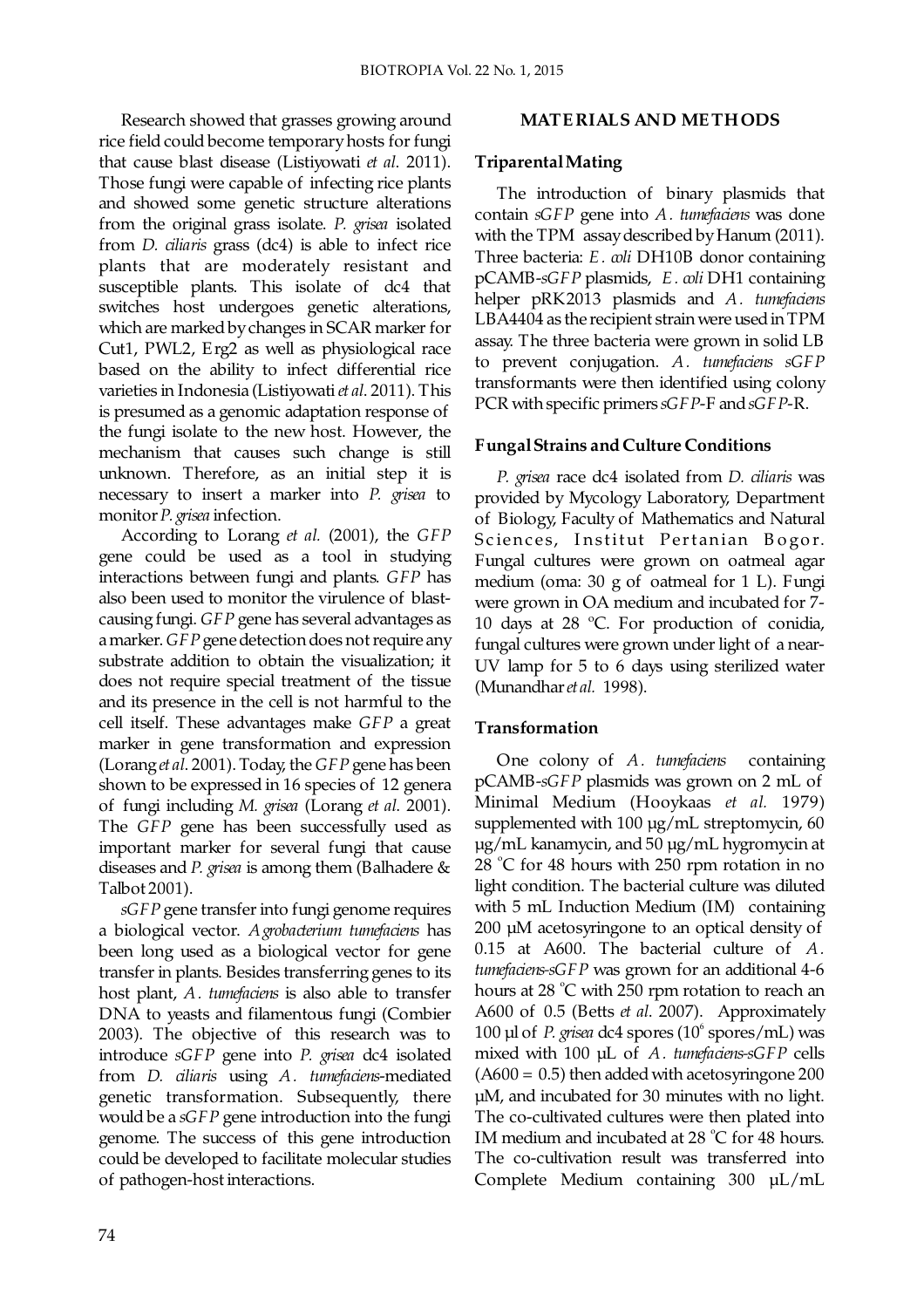hygromycin and 200 µg/mL cefotaxime and incubated at  $28$  °C for 5-7 days. Single spore selection was done by spreading 100 µL conidia suspension on OA medium that contained 300  $\mu$ g/mL hygromycin and incubated for 5-7 days until P. grisea dc4 single spores appeared (Rho *et al.* 2001 modified by Betts et al. 2007).

#### **Analysis of Transformant**

Genomic DNA of *P. grisea* mycelium from transformant and non-transformant P. grisea were isolated for verification using PCR. DNA isolation was done with the method described by Listiyowati et al. (2011) using 2% cetyltrimethyl *ammonium bromide* (CTAB). The isolated DNA *sGFP* gene was then amplified through PCR using  $sGFP-F$  and  $sGFP-R$  primers as well as combined primers of *sGFP-F* and Nos-R. The PCR mixture used consisted of 1 µL (100 ng) genomic DNA, 0.5 mM forward primers, 0.5 mM reverse primers, 5 µL PCR mix (Fermentas) and added with dd $H_2O$  up to 10  $\mu$ L of total volume. The PCR program to amplify *sGFP* fragments consisted of: pre-denaturation at 94 ºC for 1 minute, denaturation at 94  $^{\circ}$ C for 1 minute, annealing at 53  $\degree$ C for 30 seconds, elongation at 72 °C for 1 minute and final elongation at 72 °C for 5 minutes; this process was run in 35 cycles. The PCR results were visualized through electrophoresis on  $1\%$  (b/v) agarose gel at 100 volt for 30 minutes in TAE 1 and continued with gel immersion in 0.5 mg/L EtBr for 20 minutes and were visualized under UV transluminator (Shanti 2008).

## **Microscopy**

To visualize P. grisea transformants, they were subcultured in OA medium containing 300 µg/mL hygromycin. The culture was incubated at room temperature for 6 days. The transformants were grown under the light of a near-UV lamp for 5 to 6 days. The acquired spores were then observed using an Olympus BH2-RFCH microscope on the fluorescent setting with a 515 bandpass (blue light) emission fillter.

#### **RE SULTS AND DISCUSSION**

## **Triparental Mating (TPM)**

The plasmid pCAMB-sGFP was introduced into A. tumefaciens using the TPM method (Fig. 1). Plasmids contained in E. *coli* DH10B were moved into A. tumefaciens LBA4404 through conjugation with the help of E. *coli* pRK2013. Triparental mating generated several colonies growing in a medium containing 50 µg/mL kanamycin, 50 µg/mL streptomycin and 50 µg/mL hygromycin. The only bacterium able to grow in that selective medium was *A. tumefaciens* LBA4404 containing pCAMB-sGFP plasmids. Colonies obtained from TPM that were able to grow in the selective medium were then analyzed with PCR.

 The results of the PCR analysis showed that colonies of A. tumefaciens with  $sGFP$ -F and  $sGFP$ -R primers produced amplicon with the size of 643 bp (Fig. ). The results of this amplification 1 had the same size as the positive control (Fig. 1). This showed that pCAMB-sGFP plasmid was successfully introduced into *A*. tumefaciens through the TPM method. This method was previously used by Hanum (2011) to move the binary plasmid pMSH- $MmCuZn-SOD$  into A. tumefaciens. According to Wise et al. (2006) TPM is a quite efficient method for transferring gene in a non-conjugated plasmid into *A. tumefaciens*.



Figure 1. PCR identification of the sGFP gene introduced into A. tumefaciens LBA4404 colonies using TPM. M: marker 1 kb; K+: Plasmid pCAMB-sGFP (positive control); K-: ddH<sub>2</sub>O (negative control); 1-5: A. tumefaciens transformant *sGFP*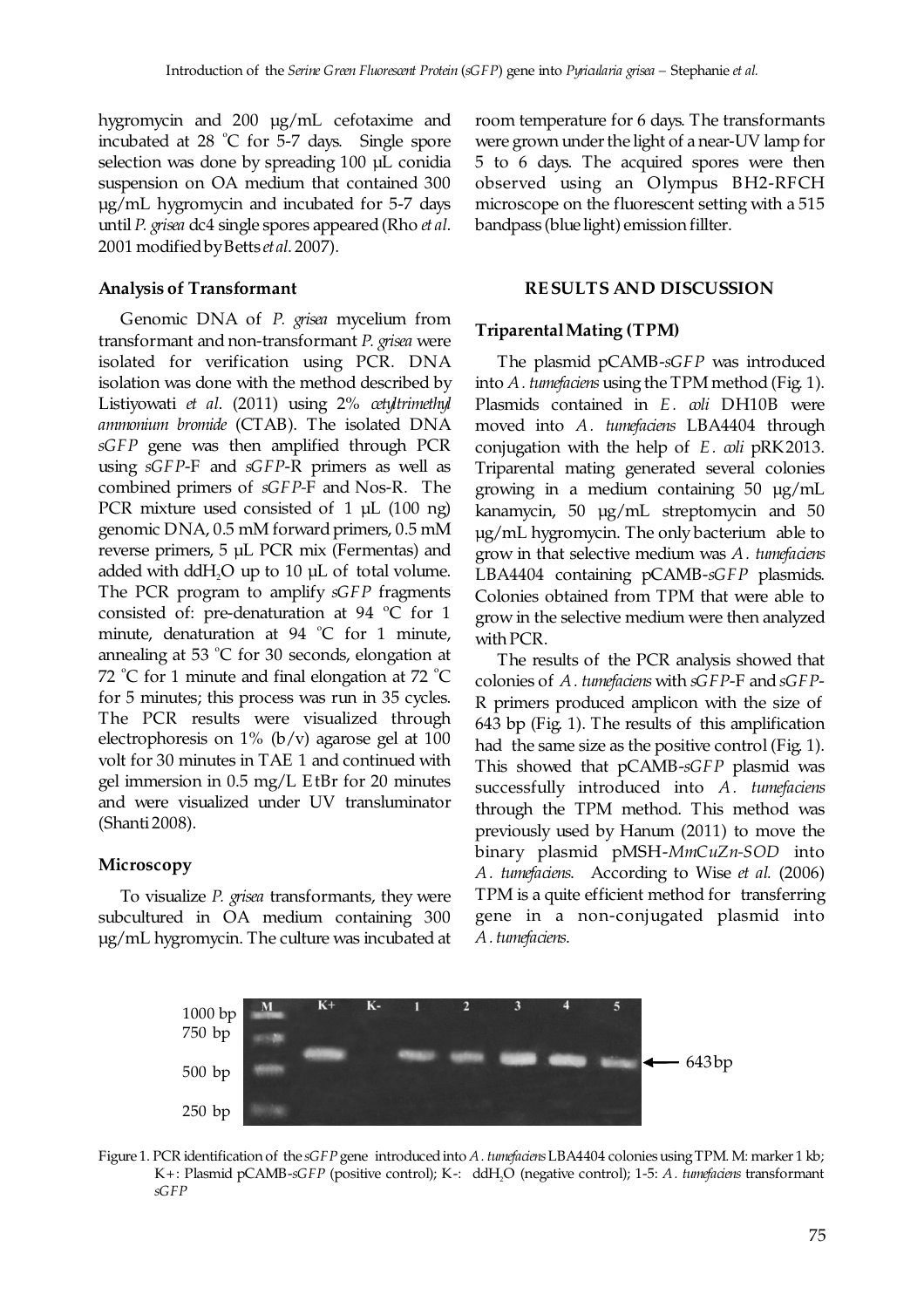# **Transformation**

Genetic transformation of P. grisea dc4 using A. tumefaciens was achieved using the method described in Rho *et al.* (2001) and Betts *et al.* (2007). One hundred microliter (100  $\mu$ L) of spores (10<sup> $\degree$ </sup>) per mL) were co-cultivated with  $100$   $\mu$ L of bacterial cells in an induction medium that had been added to 200 µM acetosyringone for 48 hours. An acetosyringone concentration of 200 µM is important in fungal transformation to induce virA genes of A. tumefaciens so that T-DNA transfer may take place (Knight et al. 2009). An acetosyringone concentration of  $200 \mu M$  is commonly used in fungal transformation with *A. tumefaciens* as a biological vector and it has been shown to have consistent results (Covert et al. 2001; dos Reis et al. 2004; Knight et al. 2009; Xiaoran et al. 2012).

*P. grisea* dc4 grown in hygromycin and cefotaxime selective medium was then cultured to produce spores. The spores were then spread in OA medium containing 300 µg/mL hygromycin and incubated for 5-7 days until some single spores that were transformed were obtained (Fig. 2). Selection of single spores was done to eliminate false transformant fungi (Betts *et al.* 2007). Mycelium growth on hygromycin medium indicated the success of transformation (Tucker  $&Orbach$  2007). Some single spores that were not able to grow on hygromycin medium because the genes having important roles in growth might undergo some damage or their activities might be interrupted by the presence of foreign genes.

Single spores of P. grisea dc4 transformant and *P. grisea* dc4 non-transformant were cultured in a medium containing 300 µg/mL hygromycin then the growth diameter was observed at day 7, 14, and 21. The growth of P. grisea transformant increased rapidly which was 14.8 mm at day 7 became 28.7 mm at day 14 and became 37.3 mm at day 21. P. grisea non-transformant growth was slower which was 6.5 mm at day 7, 12.55 mm at day 14 and 17.3 mm at day 21 (Fig. 3). Hygromycin added into the OA medium was able to inhibit the growth of *P. grisea* nontransformants compared to P. grisea dc4 transformant sGFP (Fig. 4). This was caused by the inhibiting activity of hygromycin on the *P. grisea* dc4 non-transformant. The use of an appropriate selection marker is essential for the success of transformation. Selection using an antibiotic is performed to eliminate nontransformant cells as well as to ensure the resistance level carried by the transformant (Frandsen 2011). In this research P. grisea dc4 transformants sGFP were resistant to hygromycin because of the addition of the hygromycin-resistance gene contained in the pCAMB-sGFP plasmid. Betts et al. (2007) used the concentration of 300 µg/mL for the selection of both M. grisea transformant and nontransformant. In contrast, Shanti (2008) used a concentration of 225 µg/mL hygromycin to inhibit P. grisea 173 (originated from rice plant) non-transformant and transformant generated through speroplas. The difference in growth rate between the transformant on hygromycin medium and non-hygromycin medium (Fig. 4) was likely due to the influence of the number of gene copies integrated, however, further evidence for this is required.



Figure 2. Single spore of P. grisea race dc4 at day 5 grown in OA medium containing 300 µg/mL hygromycin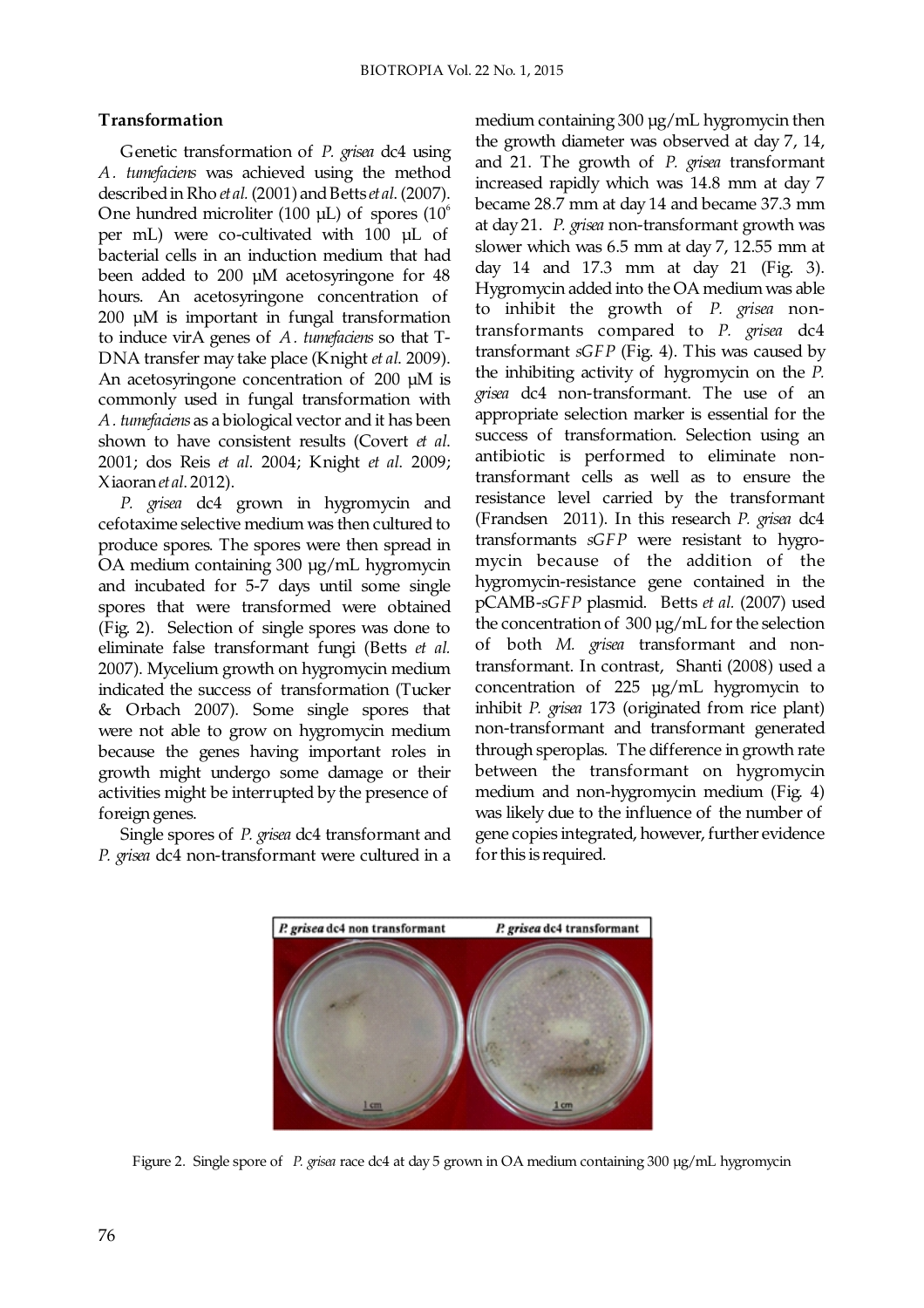

Figure 3. Average growth rate of P. grisea dc4 non-transformant and sGFP transformant in OA selective medium containing 300 µg/mL hygromycin



Figure 4. Growth of P. grisea dc4 non-transformant (NT) and *transformant* (T) in OA medium containing 300 µg/mL hygromycin (hgr+) and without hygromycin (hgr-)

#### **Analysis of Transformant**

Putative transgenic P. grisea dc4 from grass that had been selected in hygromycin medium was then analyzed using PCR with specific primers sGFP-F and sGFP-R as well as sGFP-F and Nos-R primers to detect the presence of *sGFP* gene. PCR molecular analysis generated amplicons of 643 bp and 899 bp which were in alignment with the positive control amplicon (Fig.  $5$ ). PCR of non-transformant DNA did not generate *sGFP* gene amplicons. This result showed that the *sGFP* gene was inserted into the fungal genome. The *B-tubulin* gene was used as an internal control to ensure the amplified DNA was in good condition. The *B-tubulin* PCR using Bt1aF and Bt1aR primers generated amplicons of 550 bp  $(Fig. 5)$ .

*P. grisea* dc4 with sGFP gene insertion was the bright green fluorescence observed using a fluorescence microscope (Fig. 6). This showed that the *sGFP* gene was well integrated in the fungal genome and constitutively expressed in *P. grisea* dc4. The use of *sGFP* requires a promoter which is needed for *sGFP* expression. The pCAMB-sGFP plasmid receiving sGFP gene insertion from the pCT74 plasmid was able to express the *sGFP* gene under the control of the ToxA promoter (Lorang *et al.* 2001).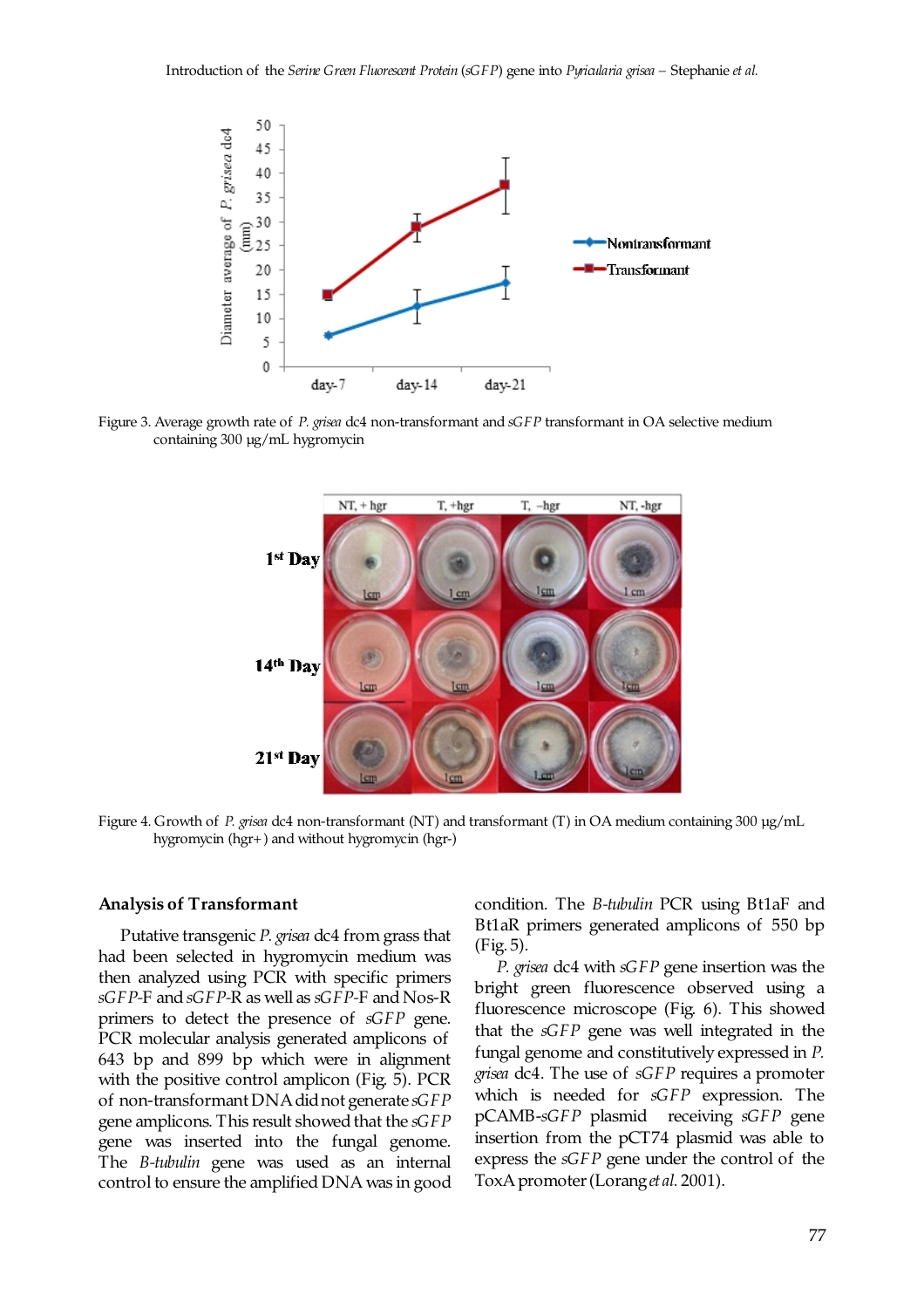

Figure 5. PCR results of *P.grisea* dc4 from transformation. M: Marker 1 kb; K+ sGFP dan sGFP-Nos: plasmid pCAMB*sGFP, K+*  $β$ *-Tubulin: P. grisea* ras 173 (positive control); K-: ddH2O (negative control); 1: DNA P. grisea dc4 nontransformant; 2-3: DNA P. grisea dc4 transformant *sGFP* 



Figure 6. P. grisea dc4 sGFP transformant mycelium 7 hours after spore harvest observed under microscope without and with fluorescent

#### **CONCLUSIONS**

Pathogenic P. grisea dc4 from *D. ciliaris* had been successfully transformed with the *sGFP* gene using A . tumefaciens-mediated genetic transformation. The *sGFP* gene had been integrated into the P. grisea genome. Mycelia fluorescence had been observed under a fluorescence microscope.

#### **ACKNOWLE DGE ME NTS**

 Thanks to Dr. Osbourn from John Innes Institute, E ngland who provided plasmid pCAMB-sGFP. Thanks to Margaret Cargill and Pattric O'Connor for early reading this manuscript. This research was funded by I-MHERE B2C titled "Biological Role of Rice Blast Disease to Develop Rice Plant Tolerance to Rice Blast" under the name of Dr Utut Widyastuti, agreement letter No : 12- IT3.24.4/SPP-I-MHERE/2012.

#### **RE FE RE NCE S**

Balhadere PV, Talbot NJ. 2001. PDE1 encodes a P-type ATPase involved in appressorium-mediated plant